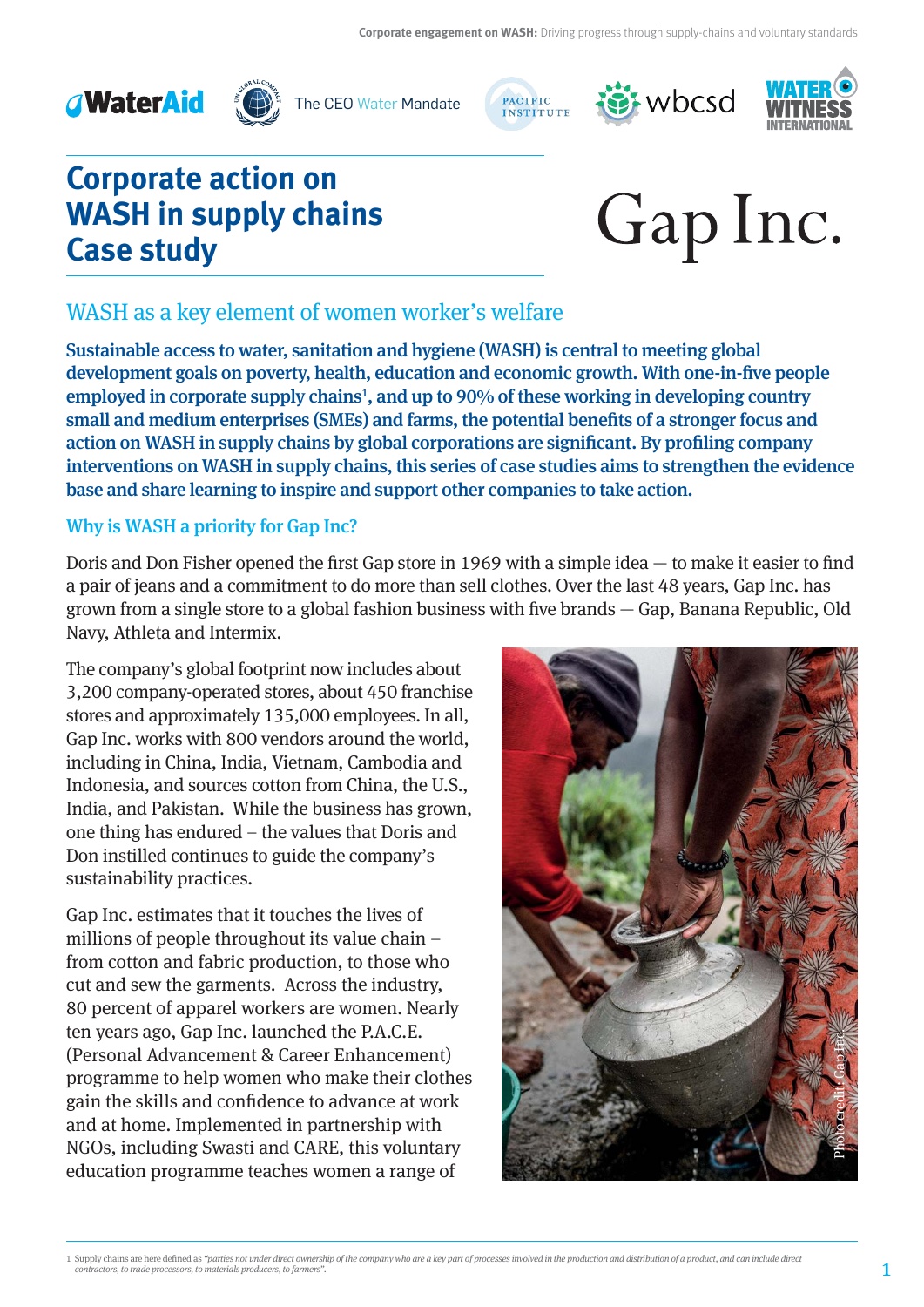managerial, interpersonal, organizational and practical skills. The programme's centrepiece is 65-80 hours of module-based instruction, covering such topics as safe water practices, hygiene, reproductive and general health.

Because many sourcing countries face challenges in accessing water, sanitation, and hygiene (WASH), Gap Inc. invests in programs that not only ensures that the people who make their clothes work in safe, fair conditions, but that they are also treated with dignity and respect. As outlined by Gap Inc.'s Code of Vendor Conduct, this includes ensuring they have access to safe drinking water and sanitary, functional toilets, among other fundamental safeguards. Outside of the workplace, women often bear responsibility for collecting water for the household and completing chores such as washing, cooking and cleaning. The company's Women + Water program helps communities gain access to WASH, while also addressing the water impacts created from production.

Water quality and efficiency in denim laundries and fabric mills is also a key priority. Through their



own Water Quality Programme – as well as partnership with non-profit organisations, such as The Natural Resource Defence Council's Clean By Design programme in China; IDH Sustainable Trade Initiative's Race to the Top programme in Vietnam; and the International Finance Corporation and Solidaridad programme PaCT in Bangladesh – Gap Inc. are working with other apparel brands to improve the sustainability of production operations.

## How does Gap Inc. approach WASH?

Here are key ways in which Gap Inc. approach WASH and wellbeing through their Code of Vendor Conduct (COVC), P.A.C.E. (Personal Advancement & Career Enhancement) programme, partnerships and grants:

## 1. Code of Vendor Conduct

Gap Inc.'s COVC helps to ensure that tier 1 supply chain 'cut and sew' factories provide access to clean water and toilets, and that levels of access are measured. The COVC is supported by both an audit process and clear policies to help ensure compliance. Additionally, the company is working to build the capacity of its suppliers through training and guidance, designed to empower them to improve management practices, give voice to their employees, and internalise standards. The COVC's WASH-related requirements are cited below. Gap Inc. are currently assessing audit compliance data to understand current performance and identify improvements.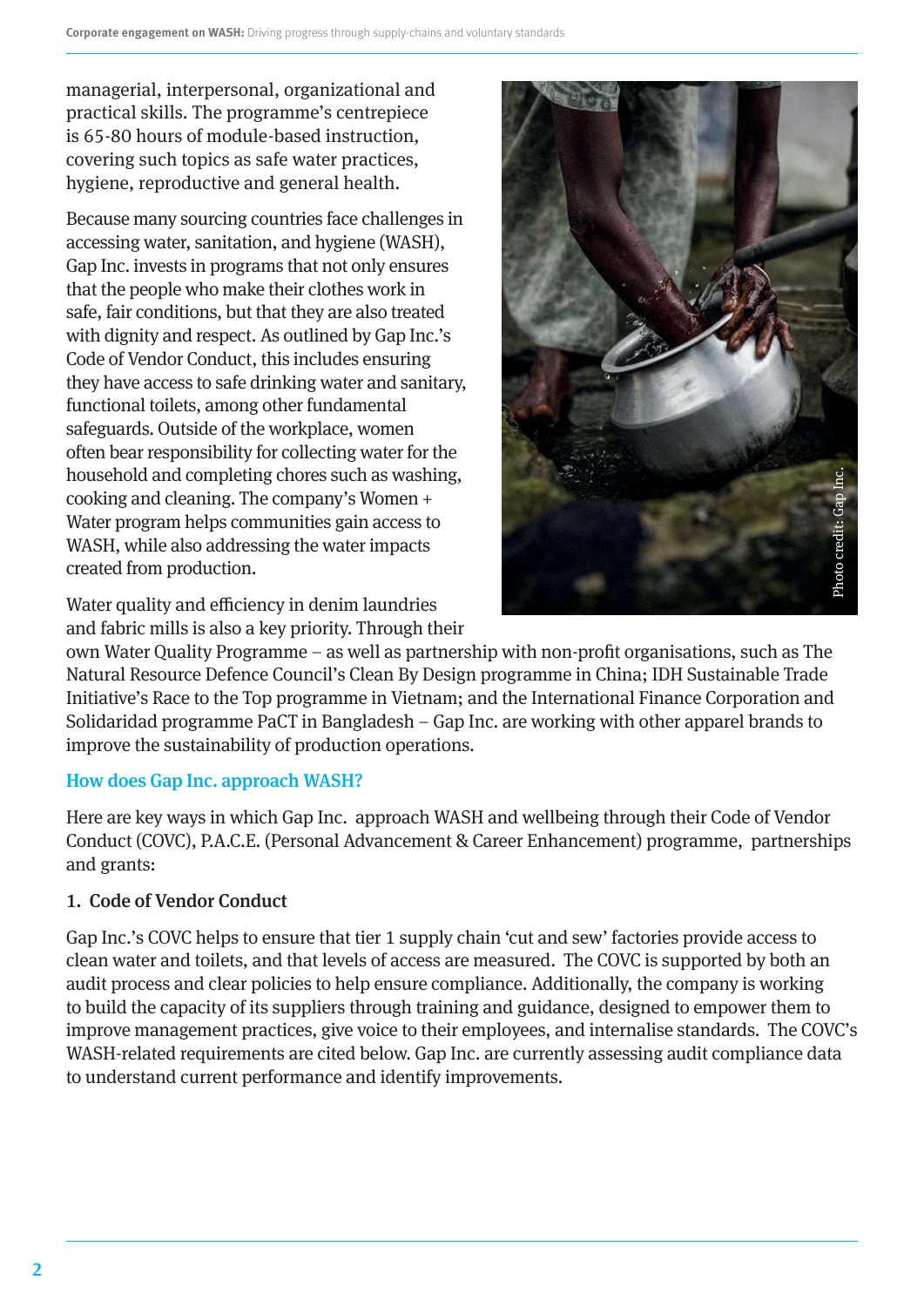### Box 1. Gap Inc. Code of Vendor Conduct Requirements on WASH:

- The facility shall make adequate arrangements for provision of sufficient and safe drinking/ potable water for all workers.
- The facility shall ensure that, beyond reasonable restrictions, workers can move freely within the facility to use the toilets, drink water and take designated breaks.
- The facility shall ensure there are an appropriate number of clean, functional and sanitary toilet areas, and there is no unreasonable restriction of their use.
- The facility shall ensure sufficient toilets and showers are segregated by gender and provided in safe, sanitary, accessible, and private areas.
- The facility shall ensure toilets are clean, sanitary, functioning, and well-maintained.
- The facility shall ensure that toilets and showers are in covered areas and shielded from view by those outside these areas.
- The facility shall ensure that in larger dormitories, where there are multiple toilets in one bathroom, the bathrooms shall be segregated by gender and clearly marked.

## 2. Personal Advancement & Career Enhancement (P.A.C.E.)

Since 2007, more than 50,000 women in 12 countries have participated in Gap Inc.'s P.A.C.E. programme. In 2015, Gap Inc. announced a goal to reach one million women by 2020 through P.A.C.E. The programme is independently evaluated by the International Centre for Research on Women (ICRW), which has found improved productivity and retention, and reduced absenteeism, as well as increased self-esteem, selfefficacy and confidence in women workers. ICRW's research findings demonstrate that P.A.C.E. is an effective, sustainable and scalable model that yields high returns for women, their families and the businesses where they work.

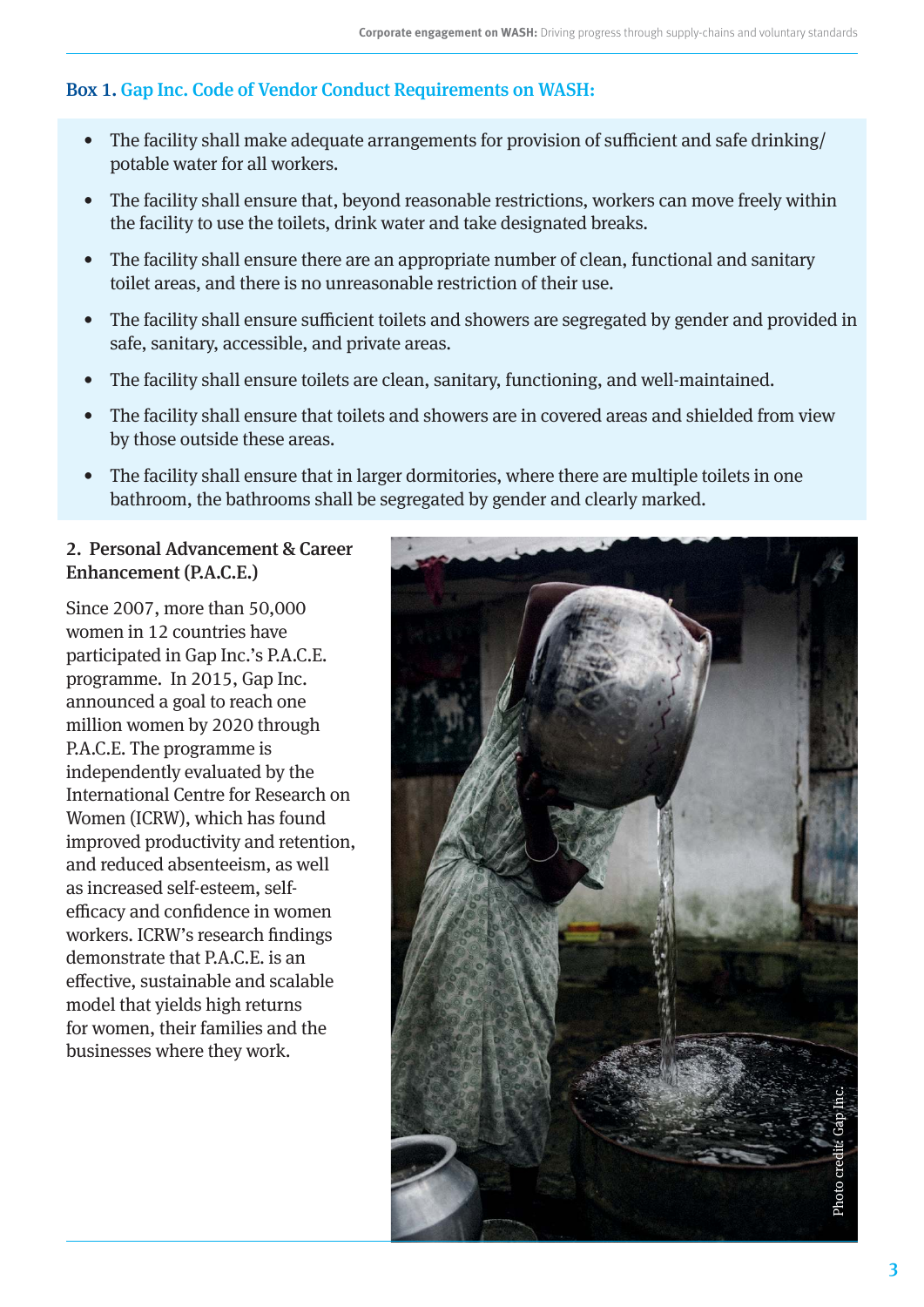### 3. Partnerships and Grants

Gap Inc.'s Women + Water programme and efforts to support WASH also include small grants and partnerships. In communities in India where P.A.C.E. is active, Gap Inc. are coupling the P.A.C.E. module on safe water practices with support to obtain community access to clean water. With their partners, Swasti Health Resource Center and Water Health International, Gap Inc. are supporting the construction of water filtration plants and rainwater collection infrastructure. With WaterAid, they are delivering additional training on safe water practices.

In 2017, Gap Inc. joined with the U.S. Agency for International Development (USAID), Water.org, CARE, the Institute for Sustainable Communities (ISC) and the International Center for Research on Women (ICRW) as part of a new, five-year partnership called the Women + Water Alliance. This will make advances in:

- Improving health and advancing development, including through access to sustainable water, sanitation and hygiene services, and effectively managing water resources;
- Improving the quality of life and life skills of women touched by the apparel value chain; and
- Developing an effective model for a systemic partnership that works across the apparel industry to achieve development outcomes.

Gap Inc. is looking forward to sharing findings from this new partnership across the apparel industry sector and beyond.